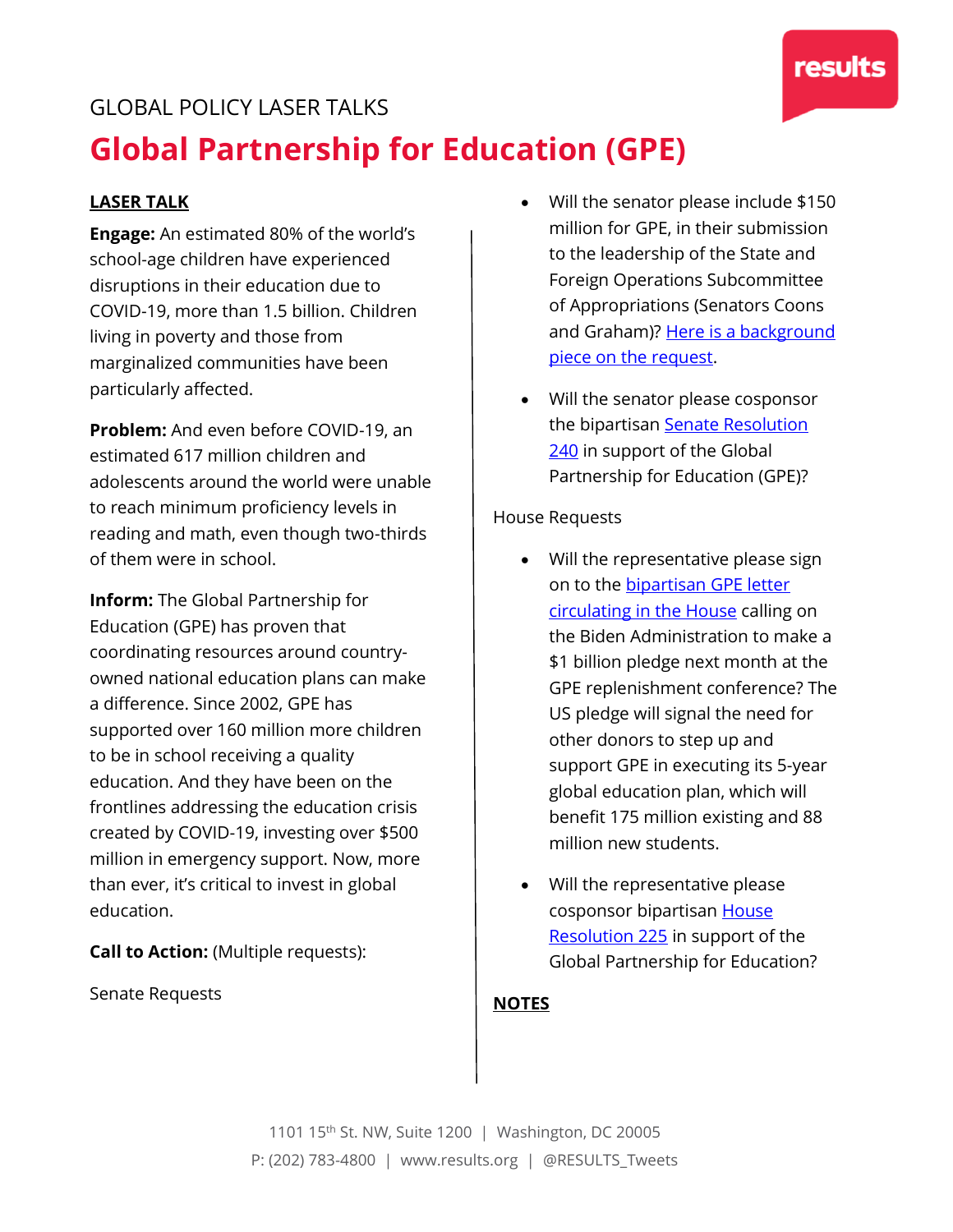

### GLOBAL POLICY LASER TALKS

# **FY 2022 Appropriations: Global Tuberculosis**

#### **LASER TALK**

**Engage:** We've proven that it's possible to make rapid progress against a pandemic if we focus political will and resources at the problem.

**Problem:** Prior to COVID-19, tuberculosis (TB) was the leading infectious disease killer in the world for years, taking 1.4 million lives in 2019 and sickening 10 million people. And COVID-19 has made it worse, interrupting treatment and diverting resources normally used for TB. Experts estimate that TB efforts have been set back ten years or more during the pandemic.

**Inform:** TB is a curable disease that continues to be the top infectious disease killer in low- and middle-income countries globally, largely due to a lack of attention and resources. Imagine what we could accomplish if we tackled TB with the same resolve as we did COVID-19. With additional resources we could save lives, strengthen health systems and pandemic response, and ultimately end TB as a global health threat**.**

**Call to Action:** It's time to end TB. Will the senator please include \$1 billion for bilateral tuberculosis in their submission to the leadership of the State and Foreign Operations Subcommittee of Appropriations (Senators Coons and Graham), and sign on to the bipartisan

Brown/Young Dear Colleague letter to the leadership of SFOPS?

### **NOTES**